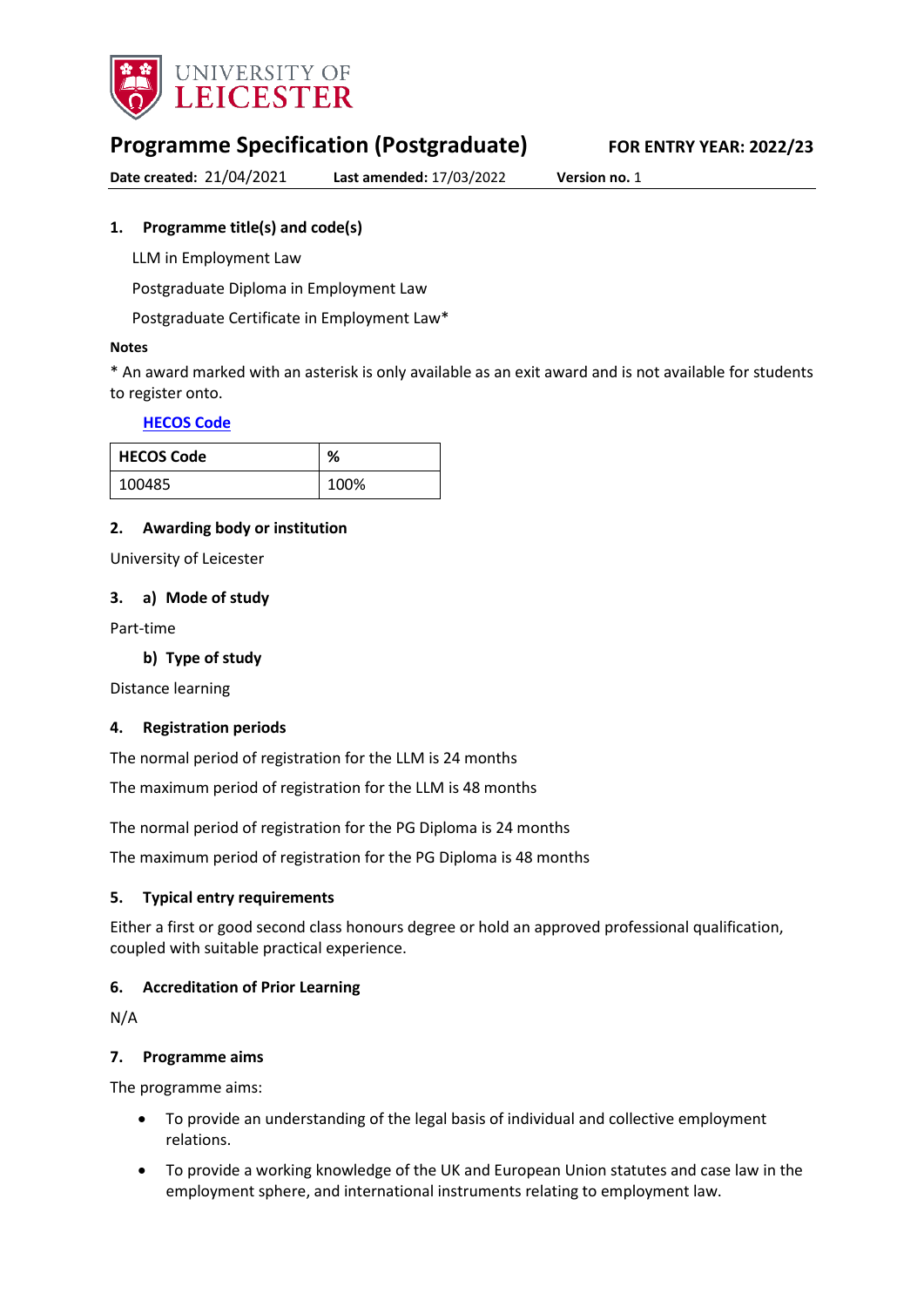- To identify change in the structure of the contemporary labour market and contemporary employment relations.
- To provide an understanding of the legal regulation and of the variation in the terms of employment.
- To appreciate the scope and limitation of the law in relation to combating discrimination and providing for equal opportunities.
- To understand the legal regulation of termination of employment, including alternative dispute resolution.
- To analyse the role of collective bargaining and employee participation in the workplace and the provision of a legal framework within which these activities may take place.
- To consider the interaction between national and supra-national law, including the relationship between human rights and employment law.

### **8. Reference points used to inform the programme specification**

- QAA Benchmarking Statement
- Framework for Higher Education Qualifications (FHEQ)
- UK Quality Code for Higher Education
- [University Learning](https://www2.le.ac.uk/offices/sas2/quality/learnteach) Strategy
- [University Assessment Strategy](https://www2.le.ac.uk/offices/sas2/quality/learnteach)
- University of Leicester Periodic Developmental Review Report
- External Examiners' reports (annual)
- United Nations Education for Sustainable Development Goals
- Student Destinations Data

### **9. Programme Outcomes**

Unless otherwise stated, programme outcomes apply to all awards specified in [1.](#page-0-0) Programme title(s).

### **Discipline specific knowledge and competencies**

#### i) Knowledge

| <b>Intended Learning</b><br><b>Outcomes</b>                                                                                    | <b>Teaching and Learning Methods</b>                                                                                                                                          | <b>How Demonstrated?</b>                                   |
|--------------------------------------------------------------------------------------------------------------------------------|-------------------------------------------------------------------------------------------------------------------------------------------------------------------------------|------------------------------------------------------------|
| Employment law: Advanced<br>knowledge of United Kingdom<br>and related EU and<br>international law on<br>employment relations. | Reading of course materials,<br>independent research, tutorials,<br>lectures, and seminars at residential<br>teaching weekends and study<br>schools, plus mid-module webinars | Assessed essays, group discussion<br>and the dissertation. |

#### ii) Concepts

| <b>Intended Learning</b><br><b>Outcomes</b>                                                                                                    | <b>Teaching and Learning Methods</b>                                                                                                             | <b>How Demonstrated?</b>                                   |
|------------------------------------------------------------------------------------------------------------------------------------------------|--------------------------------------------------------------------------------------------------------------------------------------------------|------------------------------------------------------------|
| Enhanced grasp of legal<br>principles and concepts relating<br>to UK law and, where relevant,<br>European and international<br>employment law. | Reading of course materials,<br>independent research, tutorials,<br>lectures, and seminars residential<br>teaching weekends and study<br>schools | Assessed essays, group discussion<br>and the dissertation. |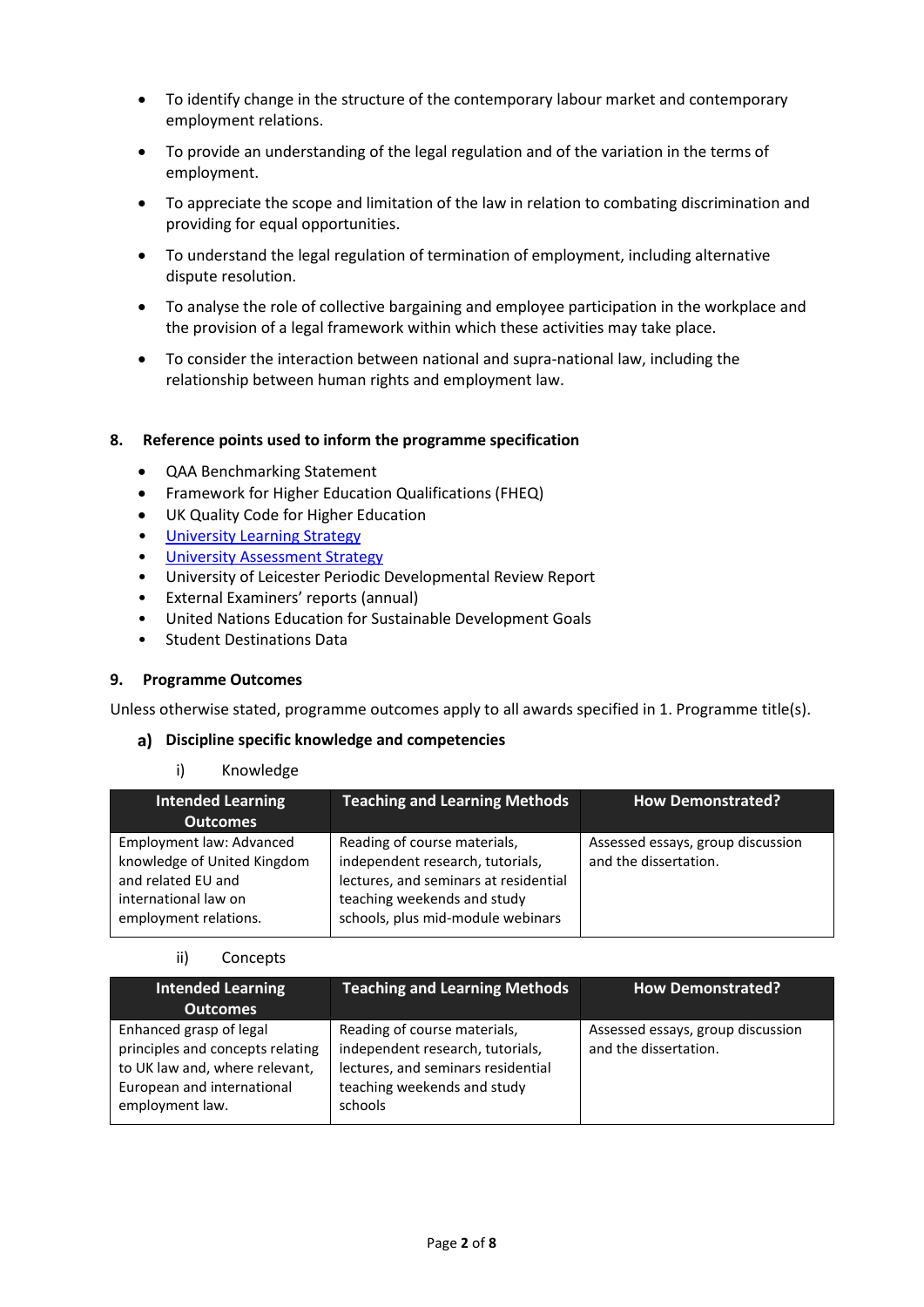# iii) Techniques

| <b>Intended Learning</b><br><b>Outcomes</b>                                    | <b>Teaching and Learning Methods</b>                                                                                                                                                         | <b>How Demonstrated?</b>                                                         |
|--------------------------------------------------------------------------------|----------------------------------------------------------------------------------------------------------------------------------------------------------------------------------------------|----------------------------------------------------------------------------------|
| Command of bibliography,<br>research methods, writing, and<br>critical skills. | Reading of course materials,<br>independent research, tutorials,<br>lectures, and seminars at residential<br>teaching weekends and study<br>schools, plus online workshop on<br>study skills | Assessed essays, group discussion,<br>discussion board, and the<br>dissertation. |

# iv) Critical analysis

| <b>Intended Learning</b><br><b>Outcomes</b>                                                            | <b>Teaching and Learning Methods</b>                                             | <b>How Demonstrated?</b>                                                         |
|--------------------------------------------------------------------------------------------------------|----------------------------------------------------------------------------------|----------------------------------------------------------------------------------|
| Ability to apply command of<br>concepts and techniques with<br>independence, rigour and<br>reflection. | Independent research, preparation<br>for assessed essays and the<br>dissertation | Assessed essays, group discussion,<br>discussion board, and the<br>dissertation. |

### v) Presentation

| <b>Intended Learning</b><br><b>Outcomes</b>                                                                      | <b>Teaching and Learning Methods</b>                                                                            | <b>How Demonstrated?</b>                                                                     |
|------------------------------------------------------------------------------------------------------------------|-----------------------------------------------------------------------------------------------------------------|----------------------------------------------------------------------------------------------|
| Ability to organise reading and<br>research material in a manner<br>appropriate to the assessment<br>task.       | Writing guide, course materials,<br>seminars and independent research,<br>plus online workshop on study skills. | Assessed essays, group discussion,<br>blackboard discussion boards, and<br>the dissertation. |
| Ability to be discriminating in<br>the use of material having<br>regard to relevance.                            |                                                                                                                 |                                                                                              |
| Writing essays and the<br>dissertation to a professional<br>standard using the conventions<br>of the discipline. |                                                                                                                 |                                                                                              |

# vi) Appraisal of evidence

| <b>Intended Learning</b><br><b>Outcomes</b>                                                                                                                                              | <b>Teaching and Learning Methods</b>                                                                                                            | <b>How Demonstrated?</b>              |
|------------------------------------------------------------------------------------------------------------------------------------------------------------------------------------------|-------------------------------------------------------------------------------------------------------------------------------------------------|---------------------------------------|
| Ability to analyse and assess a<br>complex variety of sources both<br>primary and secondary.<br>Ability to mount and sustain an<br>independent level of enquiry at<br>an advanced level. | Writing guide, course materials and<br>independent research, plus<br>Foundations of Law online workshop<br>and online workshop on study skills. | Assessed essays and the dissertation. |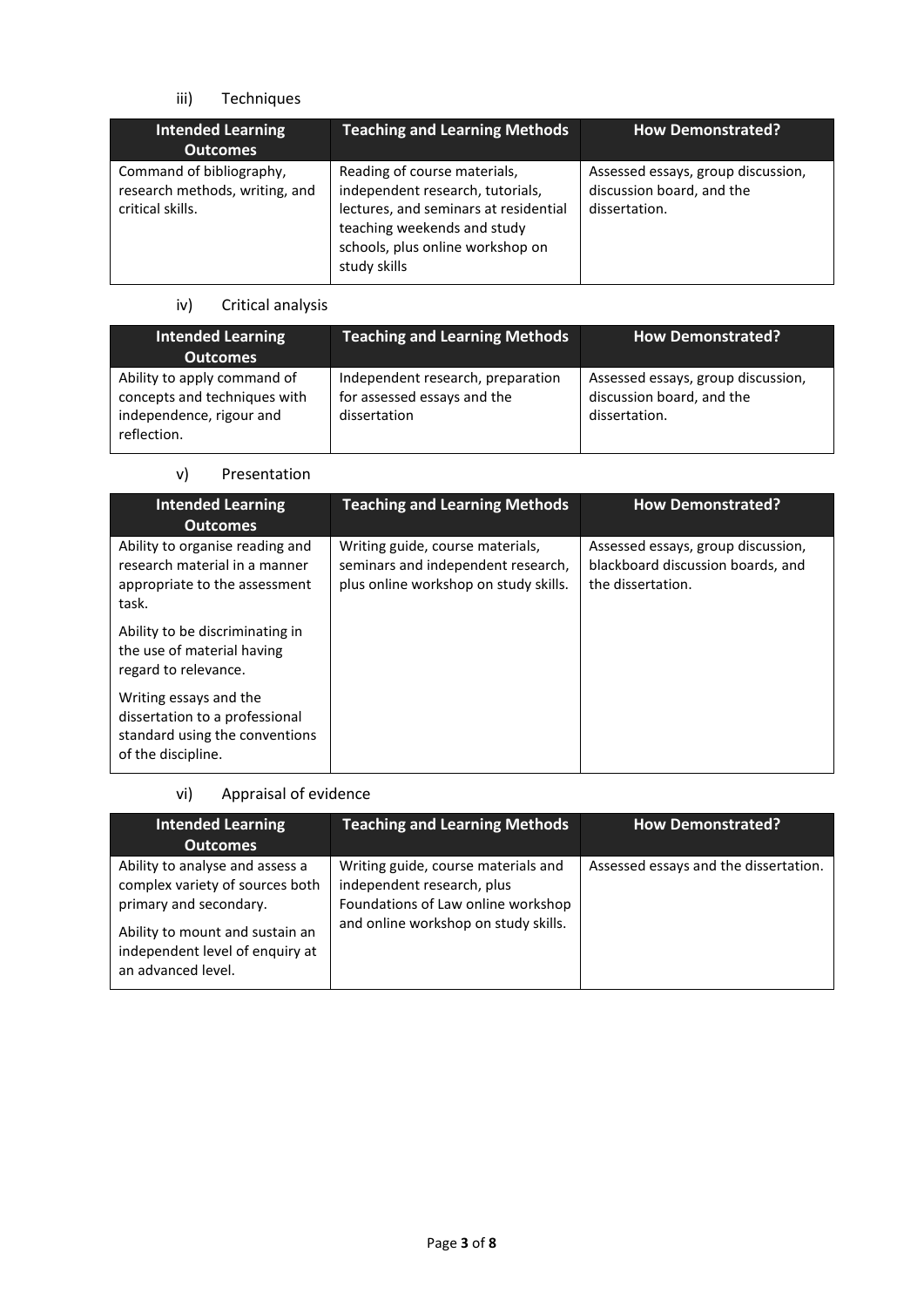# **Transferable skills**

### i) Research skills

| <b>Intended Learning</b><br><b>Outcomes</b>                                                                                                                                              | <b>Teaching and Learning Methods</b>                                                                                                                                                | <b>How Demonstrated?</b>                                     |
|------------------------------------------------------------------------------------------------------------------------------------------------------------------------------------------|-------------------------------------------------------------------------------------------------------------------------------------------------------------------------------------|--------------------------------------------------------------|
| Progressive improvement in the<br>ability to locate, organise and<br>marshal evidence, report on<br>findings, analyse complex ideas<br>and construct sophisticated<br>critical arguments | Through progression through the<br>course modules; use of research<br>techniques, participation in seminars<br>and tutorials at residential teaching<br>weekends and study schools. | Assessed essays, discussion groups,<br>and the dissertation. |

### ii) Communication skills

| <b>Intended Learning</b><br><b>Outcomes</b>                                                                                                                                                                             | <b>Teaching and Learning Methods</b>                                                                                                                          | <b>How Demonstrated?</b>                                    |
|-------------------------------------------------------------------------------------------------------------------------------------------------------------------------------------------------------------------------|---------------------------------------------------------------------------------------------------------------------------------------------------------------|-------------------------------------------------------------|
| Ability to present written work<br>cogently and clearly, and to<br>participate in group discussion<br>at residential weekends.<br>Ability to respond to questions,<br>defend ideas, and to contribute<br>to discussion. | Writing guide; feedback on assessed<br>essays as course progresses;<br>proposals weekend for the<br>dissertation; working with<br>supervisor on dissertation. | Assessed essays, group discussions<br>and the dissertation. |

### iii) Data presentation

| <b>Intended Learning</b><br><b>Outcomes</b>                                                                                                         | <b>Teaching and Learning Methods</b>                                                                                                                                                              | <b>How Demonstrated?</b>              |
|-----------------------------------------------------------------------------------------------------------------------------------------------------|---------------------------------------------------------------------------------------------------------------------------------------------------------------------------------------------------|---------------------------------------|
| Ability to present written work<br>clearly and effectively using<br>appropriate IT resources and<br>following the conventions of<br>the discipline. | Writing guide; online workshop on<br>study skills; feedback on assessed<br>essays as course progresses;<br>proposals weekend for the<br>dissertation; working with<br>supervisor on dissertation. | Assessed essays and the dissertation. |

# iv) Information technology

| <b>Intended Learning</b>                                                                                                                                                                                       | <b>Teaching and Learning Methods</b>                                                                                                                         | <b>How Demonstrated?</b>                                                                                                                                  |
|----------------------------------------------------------------------------------------------------------------------------------------------------------------------------------------------------------------|--------------------------------------------------------------------------------------------------------------------------------------------------------------|-----------------------------------------------------------------------------------------------------------------------------------------------------------|
| Outcomes                                                                                                                                                                                                       |                                                                                                                                                              |                                                                                                                                                           |
| Ability to access, search and use<br>all electronic sources and<br>databases available freely on<br>the internet and in the library.<br>To access and use Blackboard,<br>email and word-processing<br>software | Presentation at teaching weekends<br>and tutorials on Blackboard, IT<br>resource based learning, online<br>workshop on study skills,<br>independent research | Word-processed assessed essays and<br>dissertation. Online submission of<br>coursework. Successful use of<br>Blackboard, internet resources and<br>email. |

# v) Problem solving

| <b>Intended Learning</b><br><b>Outcomes</b>          | <b>Teaching and Learning Methods</b>                             | <b>How Demonstrated?</b>            |
|------------------------------------------------------|------------------------------------------------------------------|-------------------------------------|
| Ability to solve problems in<br>relevant legal areas | Presentation at teaching weekends<br>and tutorials on Blackboard | Assessed essay and the dissertation |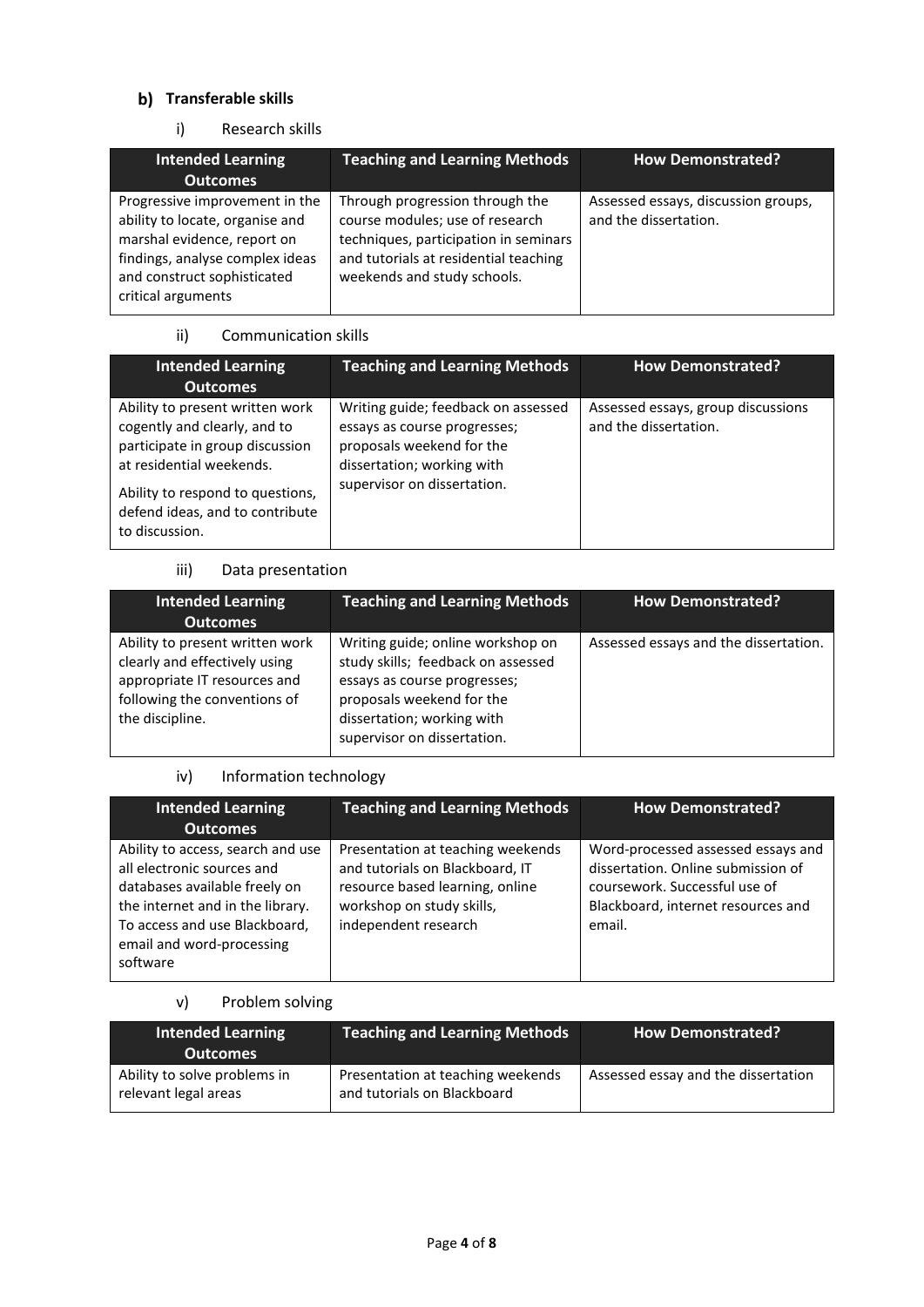# vi) Working relationships

| <b>Intended Learning</b><br><b>Outcomes</b>                                                                                                                               | <b>Teaching and Learning Methods</b>                                                                                                                                                                | <b>How Demonstrated?</b>                                    |
|---------------------------------------------------------------------------------------------------------------------------------------------------------------------------|-----------------------------------------------------------------------------------------------------------------------------------------------------------------------------------------------------|-------------------------------------------------------------|
| Knowing how and when to<br>draw on the knowledge and<br>expertise of others; ability to<br>contribute and comment on<br>ideas; developing effective<br>group work skills. | Participation in residential teaching<br>weekends; encouragement to form<br>'remote' study groups; specific<br>dissertation residential; specific<br>dissertation proposal and writing<br>workshops | Assessed essays, group discussions<br>and the dissertation. |

### vii) Managing learning

| <b>Intended Learning</b><br><b>Outcomes</b>                                                                                                                                | <b>Teaching and Learning Methods</b>                                                                                   | <b>How Demonstrated?</b>              |
|----------------------------------------------------------------------------------------------------------------------------------------------------------------------------|------------------------------------------------------------------------------------------------------------------------|---------------------------------------|
| Organising time to read course<br>materials and to write course<br>assessments; identifying a<br>credible research project and<br>completing it to an agreed<br>timetable. | Writing guide, course materials,<br>tutorials and seminars at in<br>residential teaching weekends and<br>study schools | Assessed essays and the dissertation. |

### viii) Career management

| <b>Intended Learning</b><br><b>Outcomes</b>                                                                        | <b>Teaching and Learning Methods</b>                                                                            | <b>How Demonstrated?</b>                                                                                                                      |
|--------------------------------------------------------------------------------------------------------------------|-----------------------------------------------------------------------------------------------------------------|-----------------------------------------------------------------------------------------------------------------------------------------------|
| Demonstrate ability to reflect<br>upon individual professional<br>strengths and identify areas for<br>development. | Engagement with careers service,<br>tutors and professional<br>practitioners.<br><b>Personal Tutor Meetings</b> | Discussions with personal tutor.<br>Support of the Career Development<br>Service<br>Selection of a specific dissertation<br>topic (LLM level) |

# **10. Special features**

This is a distance learning course. Attendance at residential teaching weekends and study schools is strongly encouraged, but not required. Independent learning is a key feature of this programme.

### **11. Indicators of programme quality**

- Annual External examiners' reports
- Degree results
- Annual and Periodic Development Review reports
- Periodic Development Review reports
- Peer review of teaching and peer review of marking exercises
- Student Feedback

# **12. Criteria for award and classification**

This programme follows the standard scheme of taught postgraduate award and classification set out i[n Senate Regulations](http://www.le.ac.uk/senate-regulations) – see the version of *Senate Regulation 6 governing taught postgraduate programmes of study* relevant to year of entry.

### **13. Progression points**

As defined i[n Senate Regulations](http://www.le.ac.uk/senate-regulation6) - refer to the version of *Senate Regulation 6 governing taught postgraduate programmes of study* relevant to year of entry.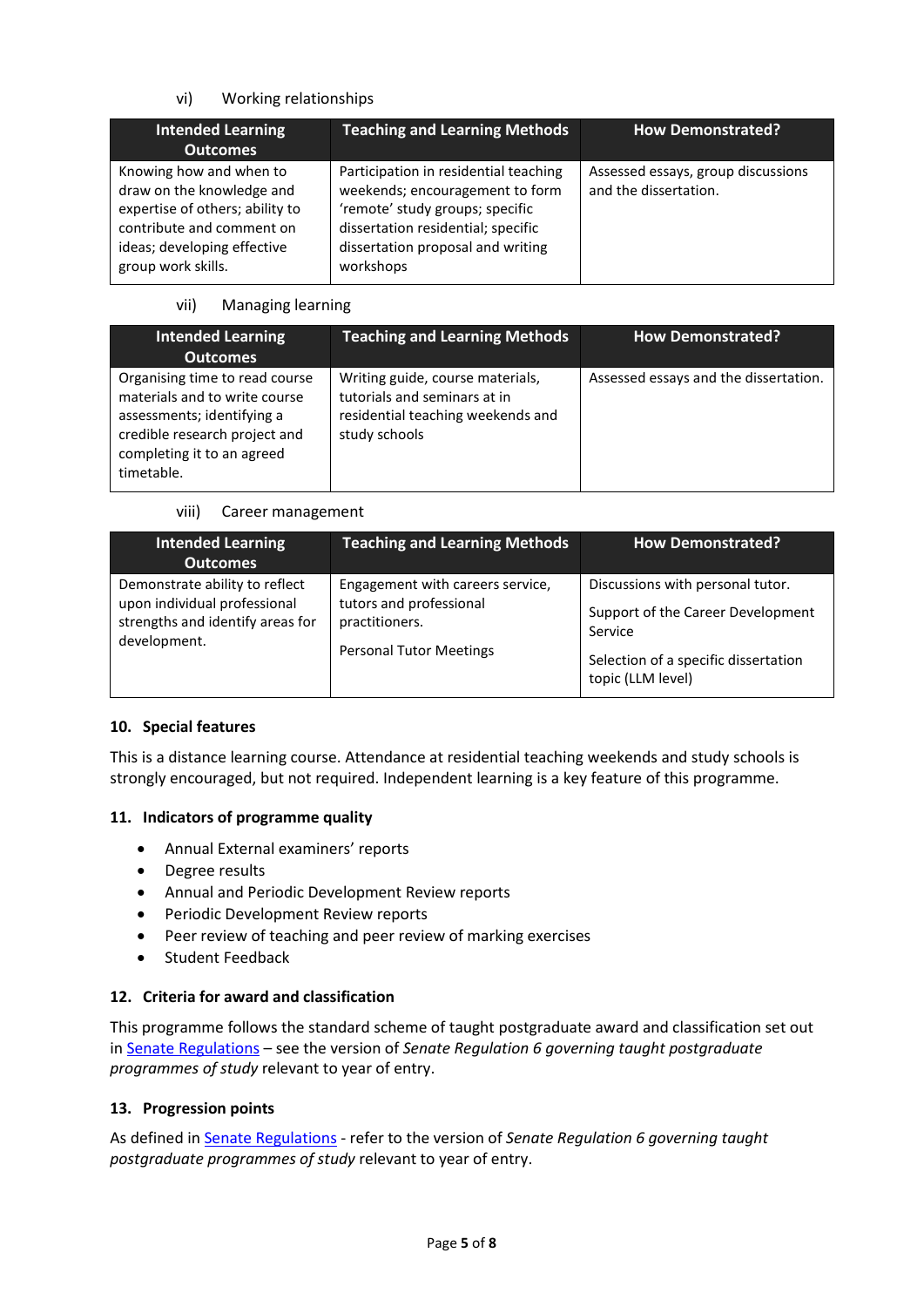In cases where a student has failed to meet a requirement to progress he or she will be required to withdraw from the course and a recommendation will be made to the Board of Examiners for an intermediate/exit award where appropriate.

### **14. Rules relating to re-sits or re-submissions**

As defined i[n Senate Regulations](http://www.le.ac.uk/senate-regulation6) - refer to the version of *Senate Regulation 6 governing taught postgraduate programmes of study* relevant to year of entry.

### **15. External Examiners reports**

The details of the External Examiner(s) for this programme and the most recent External Examiners' reports for this programme can be found at **exampapers@Leicester** [log-in required]

# **16. Additional features** (e.g. timetable for admissions)

The course recruits to both the Master's and the Postgraduate Diploma in Employment Law.

- (i) Candidates who accumulate 60 credits from an approved list of the taught modules (that is excluding the dissertation) and satisfactorily complete the assessment requirements for those taught modules will be awarded a Postgraduate Certificate.
- (ii) Candidates who accumulate 90 credits from the taught modules (that is, excluding the dissertation) and satisfactorily complete the assessment requirements for each of the taught modules will be awarded a Postgraduate Diploma.
- (iii) Candidates who accumulate 180 credits and satisfactorily complete the assessment requirements for each of the taught modules and submit a satisfactory dissertation will be awarded the degree of Master of Laws.

The programme begins in September of each year. Admissions for that year are closed on 31 August prior to the September start date.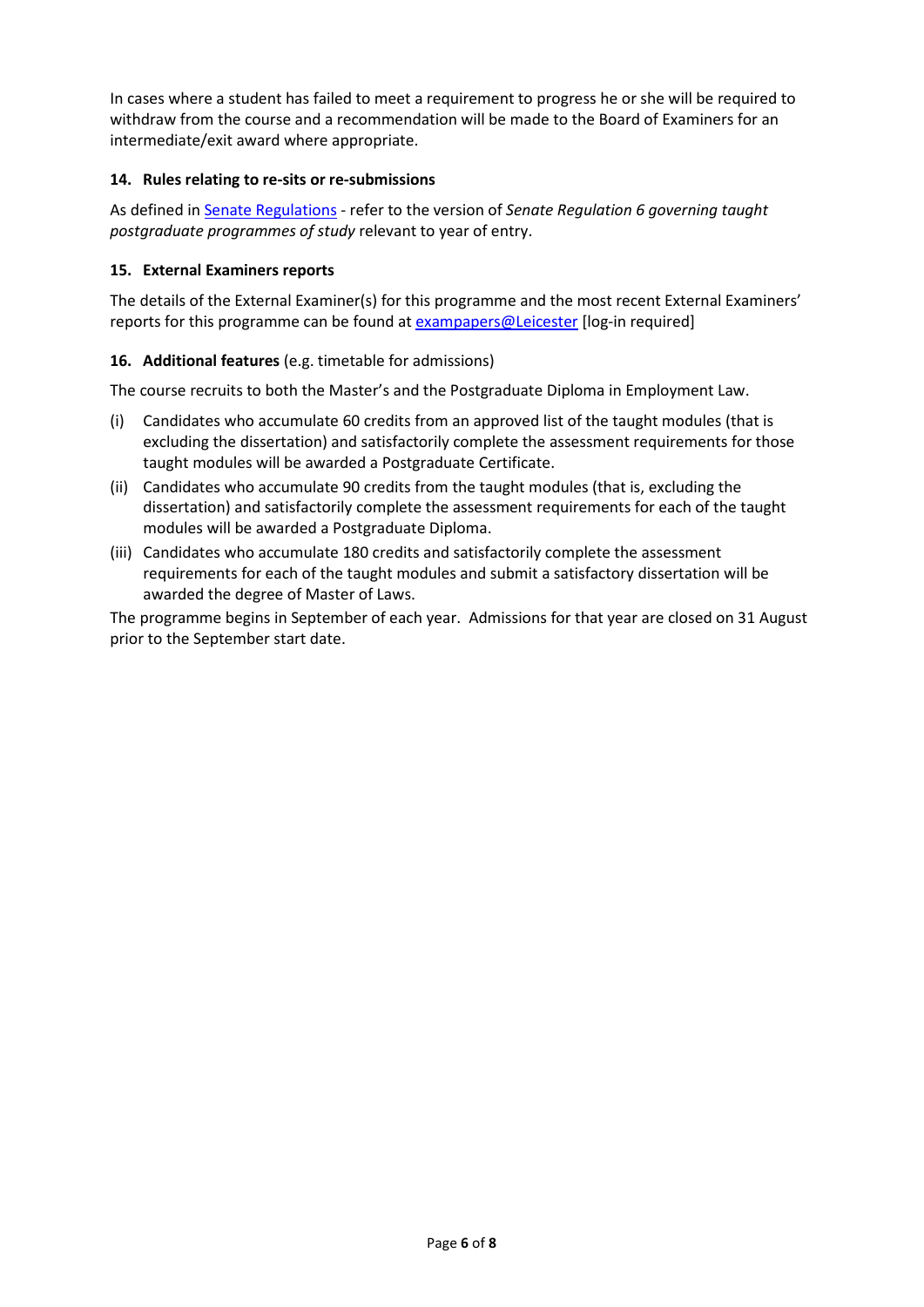

# **Programme Specification (Postgraduate) FOR ENTRY YEAR: 2022/23**

**Date created:** 21/04/2021 **Last amended:** 21/01/2022 **Version no.** 2

# **Appendix 1: Programme structure (programme regulations)**

The University regularly reviews its programmes and modules to ensure that they reflect the current status of the discipline and offer the best learning experience to students. On occasion, it may be necessary to alter particular aspects of a course or module.

### **Updates to the programme**

| Academic year affected | . .<br><b>Module Code(s)</b> | Update |
|------------------------|------------------------------|--------|
|                        |                              |        |

# LLM in Employment Law/PG Diploma in Employment Law

### **Credit breakdown**

| <b>Status</b>        | <b>Year long</b> | Semester 1 | Semester 2 | <b>Other delivery</b><br>period |
|----------------------|------------------|------------|------------|---------------------------------|
| Core taught          | n/a              | n/a        | n/a        | 120 credits                     |
| Optional             | n/a              | n/a        | n/a        | n/a                             |
| Dissertation/project | n/a              | n/a        | n/a        | 60 credits                      |

180 credits in total